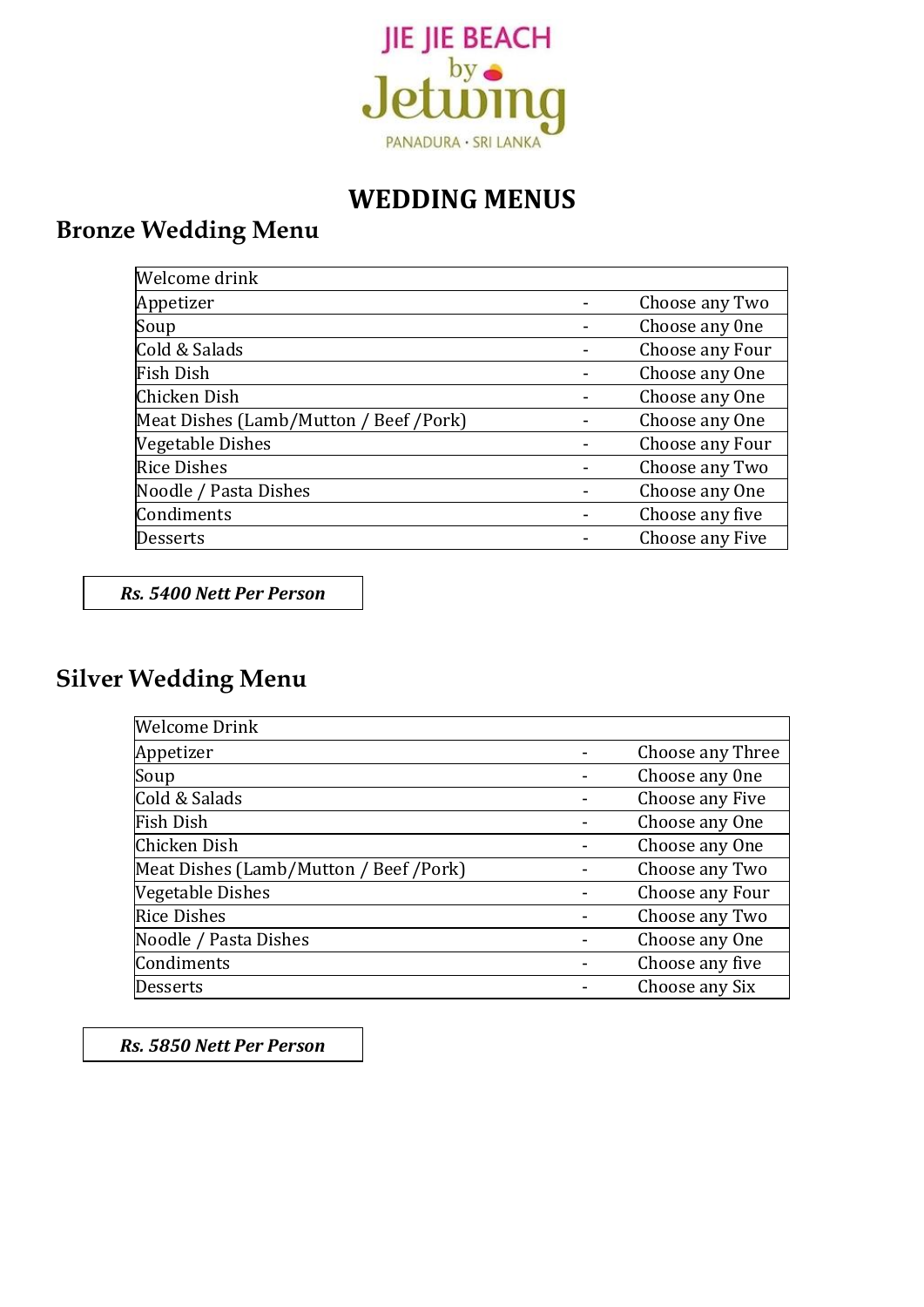

# **Gold Wedding Menu**

| <b>Welcome Drink</b>                   |                  |
|----------------------------------------|------------------|
| Appetizer                              | Choose any Four  |
| Soup                                   | Choose any One   |
| Cold & Salads                          | Choose any Six   |
| Fish Dish                              | Choose any One   |
| Chicken Dish                           | Choose any One   |
| Meat Dishes (Lamb/Mutton / Beef /Pork) | Choose any Three |
| Prawns Dish                            | Choose any One   |
| Vegetable Dishes                       | Choose any Four  |
| <b>Rice Dishes</b>                     | Choose any Two   |
| Noodle / Pasta Dishes                  | Choose any One   |
| Condiments                             | Choose any Six   |
| Desserts                               | Choose any Six   |

*Rs. 6400 Nett Per Person*

## **Platinum Wedding Menu**

| <b>Welcome Drink</b>      |                 |
|---------------------------|-----------------|
| Appetizer                 | Choose any Four |
| Soup                      | Choose any Two  |
| Cold & Salads             | Choose any Six  |
| Fish Dish                 | Choose any Two  |
| Chicken Dish              | Choose any Two  |
| Meat Dishes (Lamb/Mutton) | Choose any Two  |
| Meat Dishes (Beef)        | Choose any One  |
| Meat Dishes (Pork)        | Choose any One  |
| Prawns Dish               | Choose any One  |
| Vegetable Dishes          | Choose any Four |
| <b>Rice Dishes</b>        | Choose any Two  |
| Noodle / Pasta Dishes     | Choose any Two  |
| Condiments                | Choose any Six  |
| Desserts                  | Choose any Six  |

*Rs. 6900 Nett Per Person*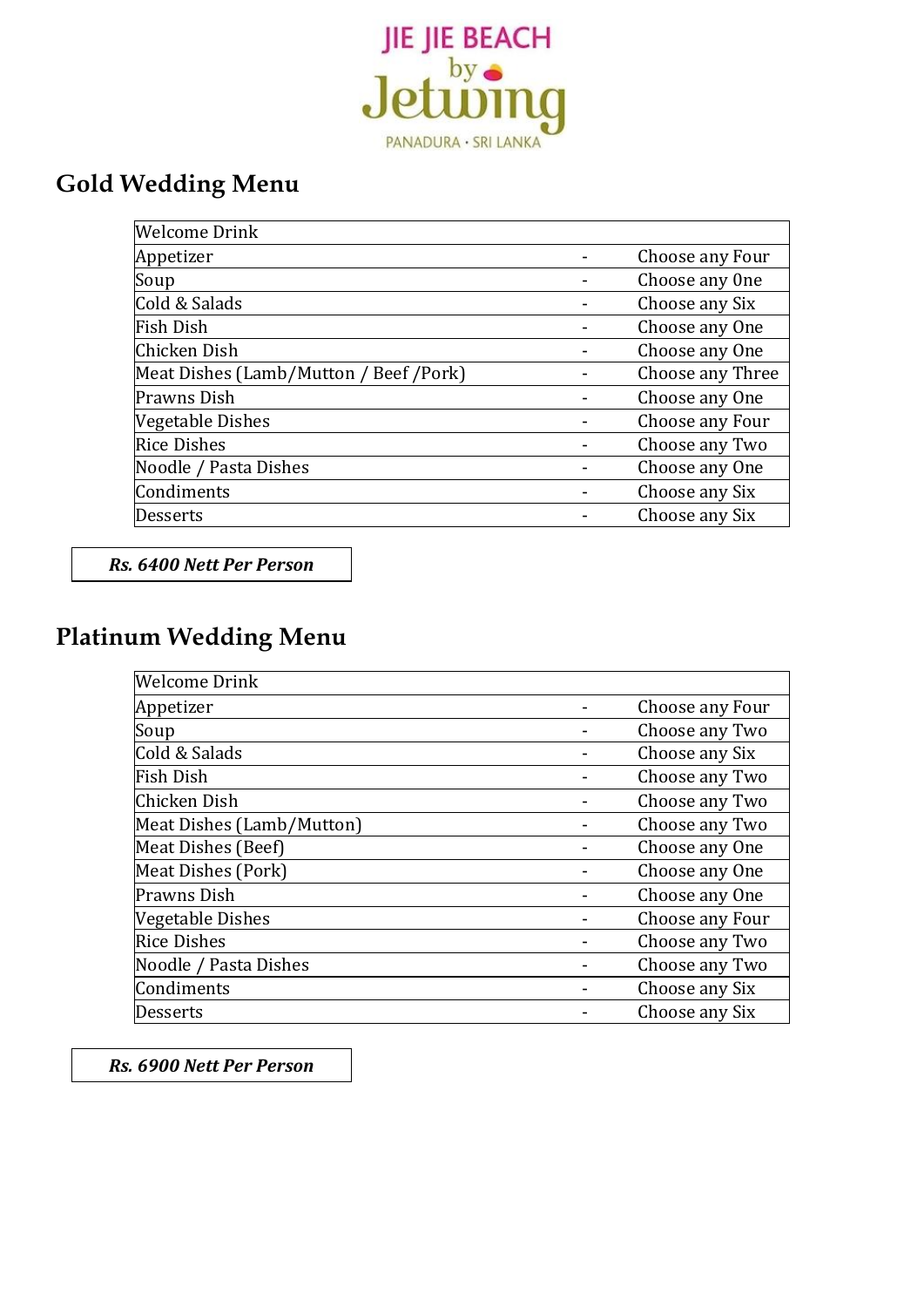

#### **APPETIZRS**

- Smoked whiskey shrimp rollup **Example 20** Herb of vegetable roll
- 
- 
- 
- Catch of the day fresh spicy sea food pudding Lemongrass infused prawn Cocktail
- 
- Tandoori marinated beaked tuna cake with mint curd juice
- Smoked cinnamon beef terrine on mango mousse Smoked chicken in ginger dressing
- 
- Asian spicy Japanese roll with wasabi pineapple cream Honey and pepper marinated yellow pine on vegetable
- Calamari Wrapped Asparagus with avocado **•** Squid with raw papaya pudding on orange
- King fish Carpaccio with olive sauce **Carroll** Grilled vegetable with couscous
- 
- 
- 
- Duck rillettes in profiteroles Vietnamese Marinated Fish with avocado cream herb Grilled aubergine, fresh mozzarella Basil Dressing
- Coffee infused tender chicken aspic **the contract of the Corporation of the Corporat •** Tea spicy sea food aspic with soya dressing
	- Creamed mushroom tartlets with hot fruit salsa **••** Home-Made Liver Pâté with mango pineapple salsa
		-
- Cheesy cold cut cigar with pesto cream **Chambel Coream** Green Vegetable Strudel with Coriander Pesto
	- Cheesy chicken roll with mushroom coulis
	-
	- Spicy pork mousse with corn tomato chutney **Come Containst Artichoke with white beans terrine, balsamic jus** 
		- masala
		-
		-
- Thai chili fish cake with coconut gravy **Spicy grilled pork cake with garden fresh mint** 
	- Homemade Garlic Hummus and Crispy Pita Bread Mushroom risotto cake with peanut butter sauce

#### **SALAD BAR**

- 
- 
- Garlic Curd Marinated Chicken Caesar Salad
- Herb Roasted Potato Salad with Chives Pasta with salary olive salads
- Tomato, Cucumber, Onion and Pineapple salad Fresh Tomato with Sweet Basil
- Carrot, Green Chili & Cheese salad **Access Mesclun with cottage cheese**
- Potato & Apple with Walnut and Cilantro
- 
- 
- 
- Warm potato salad with fried beacon
- Fresh tomato and avocado, cheddar cheese salad **Roasted vegetable salads**
- Okra with sesame salads **Gado gado salads with curd and peanut sauce Gado gado salads with curd and peanut sauce**
- Chick pea with fried mushroom salad **Italian chicken spicy salad with grated cheese** 
	- Herb of trio bean and sweet corn salads
	-
	-
	-
	- Fresh iceberg tosterd with olive oil and chopped dhill
- Fried Brinjal with bell pepper fried **Shredded beef salads with coconut fried chips**
- Mixed cold meat with green apple salads **Spicy Cantonese with mustard pork salads** Spicy Cantonese with mustard pork salads
- Chinese sea food salad with soya Essences Marinated crab stick with fresh levees and horseradish cream
	- Tea smoked prawn with bamboo shoots and garlic chips
	-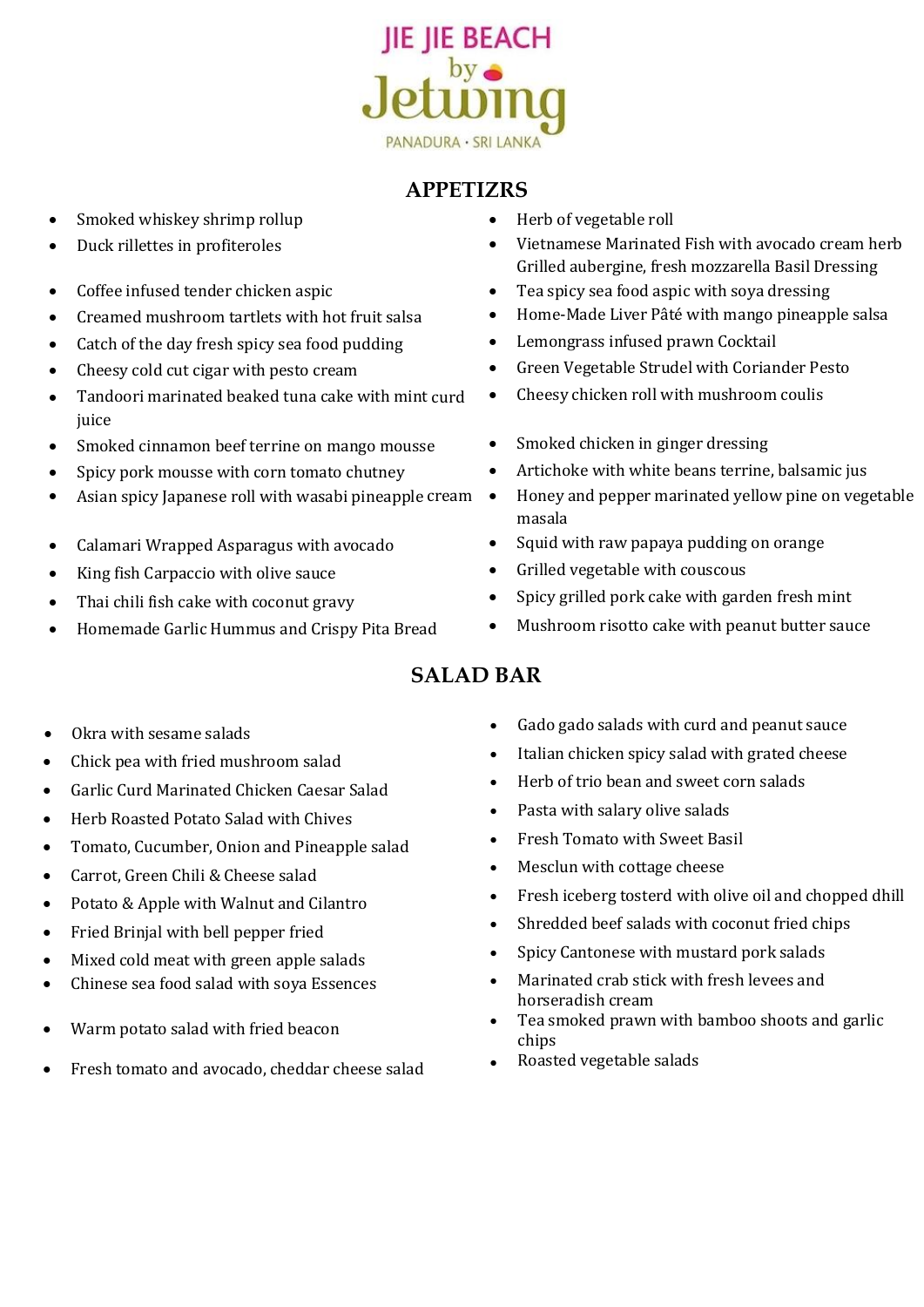

- Sri Lankan spicy vegetable soup **Company** Lamb and noodles soup
- Curry flavored mutton cream soup **•** Hot & Sour Soup with Seafood
- 
- Carrot and ginger coriander soup <br>• Seafood Basil Minestrone
- Red dhal with cumin soup in fried onions Hebel green masala soup
- Fresh mushroom with chicken Chinese soup Trio mushroom soup with bell pepper
- Seafood Mulligatawny Soup with coffee cream Mutton and Barley Broth
- Italian tomato and pasta soup **Figure 1 Figure 1 Figure 1 Figure 1 Figure 1 Figure 1 Figure 1 Figure 1 Figure 1 Figure 1 Figure 1 Figure 1 Figure 1 Figure 1 Figure 1 Figure 1 Figure 1 Fi**
- 
- Chinese vegetable soup with coconut froth Lagoon crab soup in chopped egg
- Prawn and pumpkin soup with ginger Essences Leeks and fried mushroom soup
- 
- 
- Thai Chicken Coriander Soup **Company Contained Parameter Soup Contained Parameter Soup Roasted eggplant creamy soup** 
	-
	-
	-
	-
	-
- Chicken Carbonara Soup **Asparagus with spicy chicken soup •** Asparagus with spicy chicken soup
	-
	-

#### **RICE**

- 
- 
- 
- 
- Steamed Basmati Rice **Arabic chicken keema rice Arabic chicken keema rice**
- Wok fried vegetable Thai rice **Italian herb** and tomato rice **Italian herb** and tomato rice
- Stir-fried seafood rice **Stir-fried seafood rice Singapore style spicy seafood rice**
- Mutton biriyani **Gee** rice with cashew and fried onions

#### **NOODLES & PASTA**

- 
- Spicy Thai Fried Noodles **Asian style Spaghetti** Asian style Spaghetti
- Stir fried egg and spring onion noodles Trio pasta with asparagus and seafood
- 
- 
- Wok fried Chinese green noodles Vegetable cannelloni with olive tomato sauce
	-
	-
	- Indonesian Meegorang Spaghetti with cheesy pesto
- Shang-hai mixed noodle **Chicken is a set of the Shang-hai mixed noodle Chicken lasagna with artichoke salsa**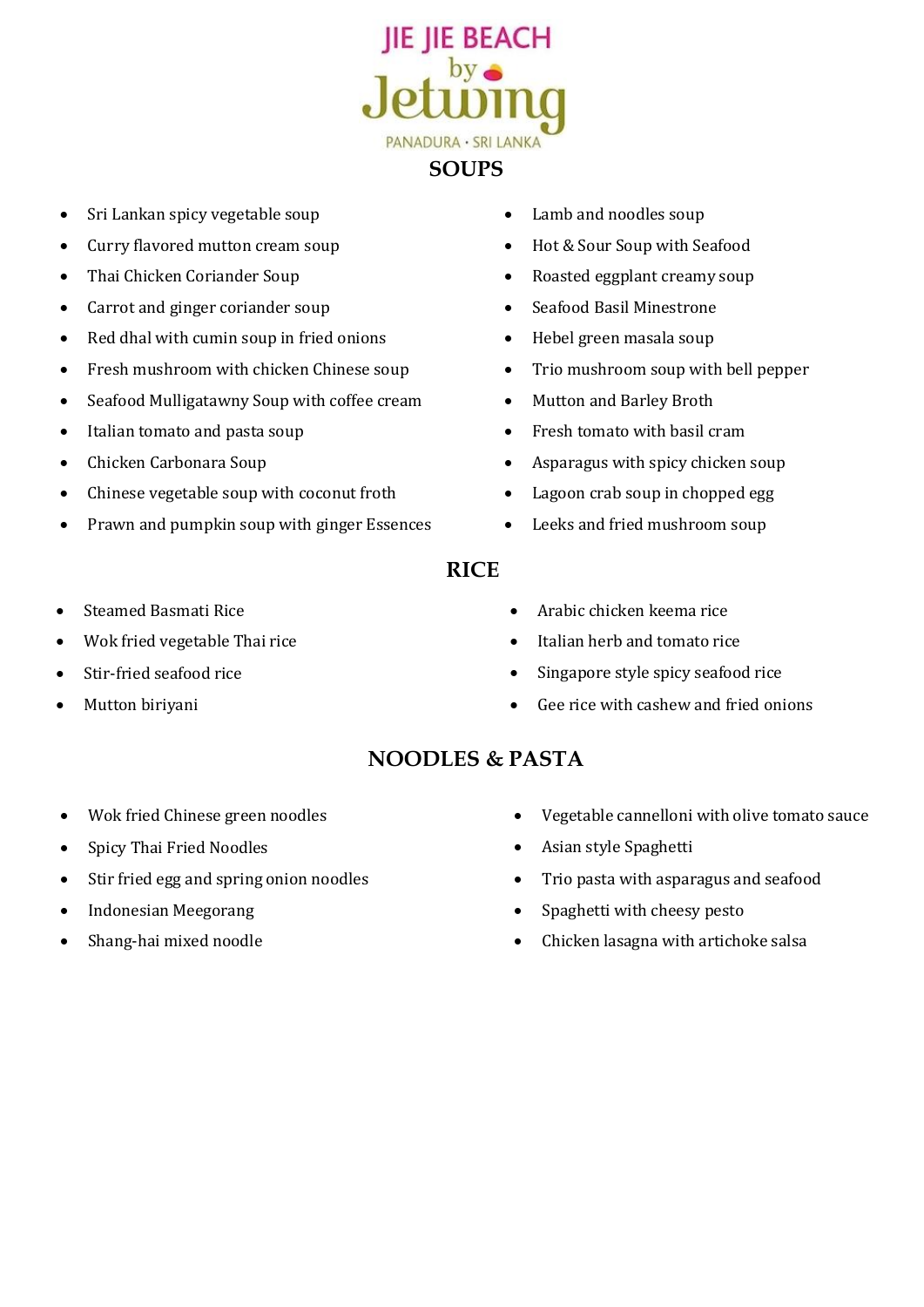

### **FISH & SEAFOOD**

- Herb grilled white fish with chive cheese cream Batter fried calamari
- Sesame crumb fried fish with soya garlic mayo Chili garlic cuttlefish(action)
- 
- Seafood Lasagna with hot tomato Mixed sea food mallum
- 
- Thai Red Fish Curry with Coriander Leaves Fish Ambulthiyal with chick pee
- 
- 
- 
- Hot wok fried chili garlic fish **Company Lemon grass infused coconut fish** 
	-
- Fried devilled fish Trio of Seafood in Tomato Cheese Sauce
	-
	- Hon Kong style fried fish ball **Butter cuttlefish with sweet and sour cream (action)**

#### **CHICKEN**

- 
- 
- Northern Chicken Curry with Cashews
- Stir-fried Ginger Chicken with Spring Onions Herb crushed Chicken Roulade
- Crumb Fried Chicken with Curry Mayonnaise
- Chef' kala Chicken fried with broccoli Thandoori Chicken curry
- Fried Chicken Cooked in Coconut Milk
- Fried Boneless Chicken with pepper jus
- Thai Chicken Red Curry **Chicken & Guide Chicken & grilled vegetable Lasagna**
- Oven Baked Spicy Chicken on Banana Leaves Indian style Butter Chicken with fried aubergine
	- Pot roasted Spicy Chicken in Curry Leaf Gravy
	-
	- Thai green Chicken with lemon grass Essences
	-
	- Indonesian Chicken crock pot

### **MUTTON / LAMB**

- Mutton black pepper curry
- 
- 
- 
- 
- Roasted mutton tarragon sauce **Stir fried lamb** with fresh green
- Fried mutton with mushroom Homemade lamb pie
- 
- Oven beaked minted lamb leg
- Mutton Khorma **Sould be a Sould be seen to see Soviet** Sova and honey marinated lamb chop
- Mutton jalfrezi Home med lamb roll
- Mutton Rogan Josh Pepper lamb ball with curry grave
- Mustard coconut pepper mutton stew Lamb Kofta Kebab with Pistachio & Minted Curd
	-
	-
	- Sweet mutton with fried potato **Crilled lamb** with lemon and thyme cream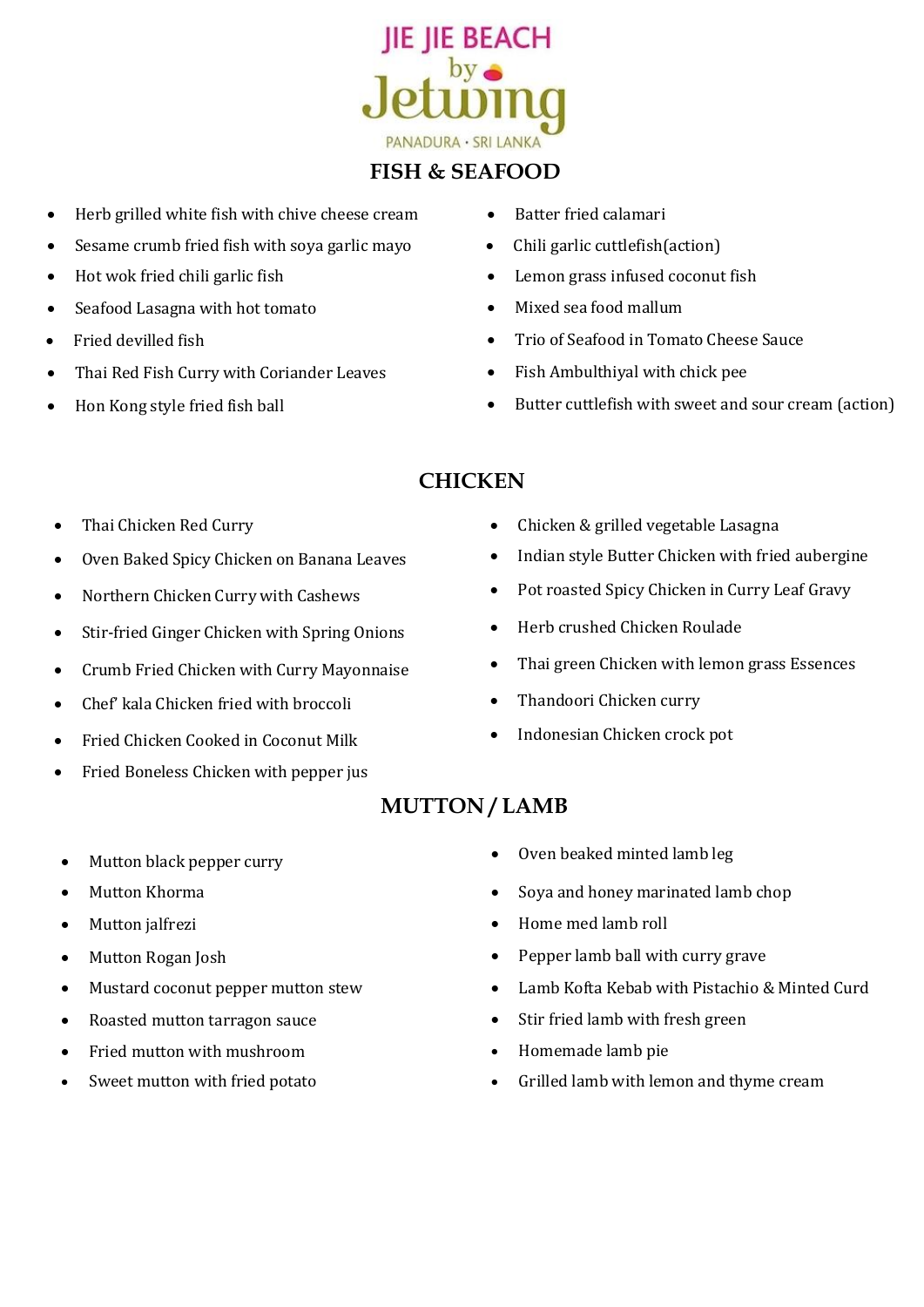

#### **BEEF**

- 
- 
- Thai Spicy Minced Beef Curry with Coriander Kerala Beef Fry with Green Chili & Onion
- 
- Beef Ambulthiyal with coconut gravy **•** Grilled pineapple with chili beef
- Stir fried sesame beef (action) Wok fried soya beef (action)
- 
- 
- 
- 
- Honey Glazed Roast Sliced Pork with apricot sauce Chili and lime pickle pork boll
- 
- Teriyaki Marinated Barbecued Pork Spare Ribs Pork dum massa chef kala style(action)
- 
- 
- Beef black pepper curry with potato **•** Vietnamese Grilled Lemon Grass Beef with green
	- Spicy Beef & Mushroom Lasagna **by Call 2018** Pickled Lime Marinated Beef in Curry Gravy
		-
- Stir Fried Garlic Kang kung Beef Mongolian Barbecued Stir Fry Beef with Tofu
	-
	-
- Beef chick pea tomato curry **Example 20** Fried Beef in Oyster Mushroom and Onions • Roasted spicy beef with ginger sauce Traditional Chinese beef with beans

#### **PORK**

- Herb grilled pork fruit salsa **Company** Pork kebab with curry sauce
- Tamarind glazed pork chop with mint cream Marinated pork leg slice with vegetable stew
	-
- Pork Vindaloo **Case Access Pork Vindaloo Oven Roast Pork with Pineapple Sauce** 
	-
- Hong Kong style sweet and sour pork **•** Marinated Pork Black Pepper Mustard Curry
- Raw mango with pork fried with coconut Traditional negombo pork curry with fried curry lives

#### **PRAWNS**

- 
- Fried prawn with batter fried onion rings  **Thai Red Coconut Prawn Curry**
- 
- 
- Black prawn pepper curry with capsicum Prawn and tomato basil jus
- Hot butter prawn with garlic and Pak choi Malai prawn curry
- Prawn tempuras with teriyaki jus (action)
- Mustard prawn curry with drumstick leaves
- Prawn tempered with drumstick lives **Conserversity Conserversity Conserversity** Prawn with fried wild eggplant
	-
- Grilled Prawns with Hot Garlic Sauce **Carlic Sauce vietnamese Fire Wok Prawns(action)**
- South Indian style prawn coconut curry Prawn Ambulthiyal with coconut flaks and dry chili
	-
	-
	- Prawn skewer with Tandoori sauce
	- Prawn curry with mushroom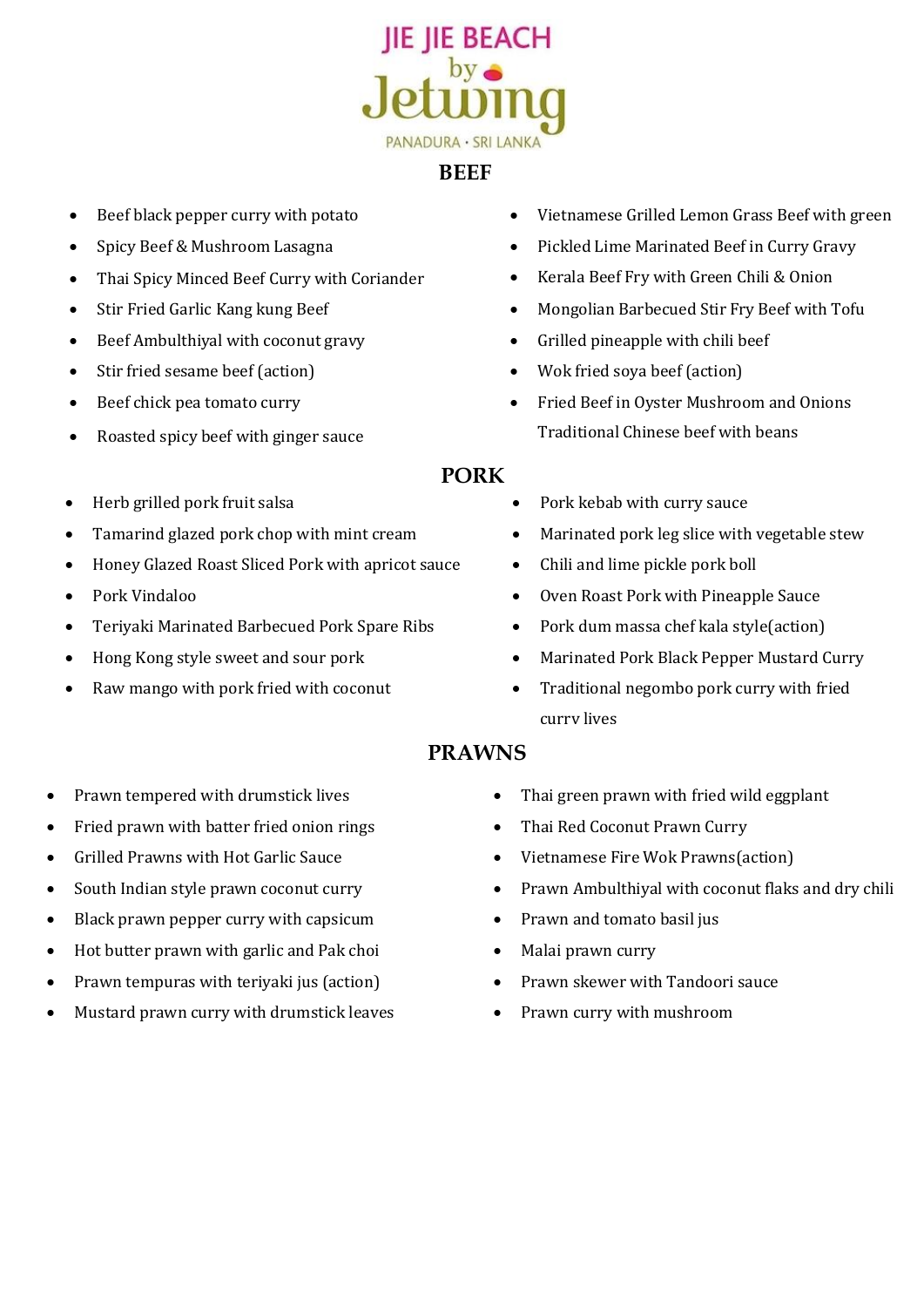

### **VEGETABALS**

- Fried ash plantain dry curry **Calcular Contract Contract Curry •** Okra tomato curry
- 
- Mustered potato with fried chili  $\bullet$  Vietnam vegetable curry
- Fried mixed vegetable coconut curry **Example 20** Brinjal Pahi with green gram
- 
- Wok fried Chinese fresh vegetable Spicy Dhal Masala
- 
- Sauté Potato with Onion and Bacon **•** Fried mushroom with potato
- 
- Wok fried butter vegetable **Cashew & Pea Curry with young corn** 
	-
	-
- Paneer Pasanda (Paneer Curry) **•** Home med Vegetable Cutlet with Curry cream
	-
- Masala bean and potato **Tempered Dhal & Spinach Curry Tempered Dhal & Spinach Curry** 
	-

#### **CONDIMENTS**

- 
- 
- 
- 
- Dry fish with dry chili Gotukola Sambol
- 
- Pineapple Chutney **Find kohila**
- Ambarella Achcharu Cucumber onions
- Pineapple Achcharu
- Ash plantain chips **Maldives fish Sambol** Maldives fish Sambol
- Papadam Tomato Chutney
- Brinjal Pahi Carrot Coconut
- Brinjal moju Coconut Sambol
	-
- Mango Chutney **Sinhala Achcharu** Sinhala Achcharu Sinhala Achcharu
	-
	-